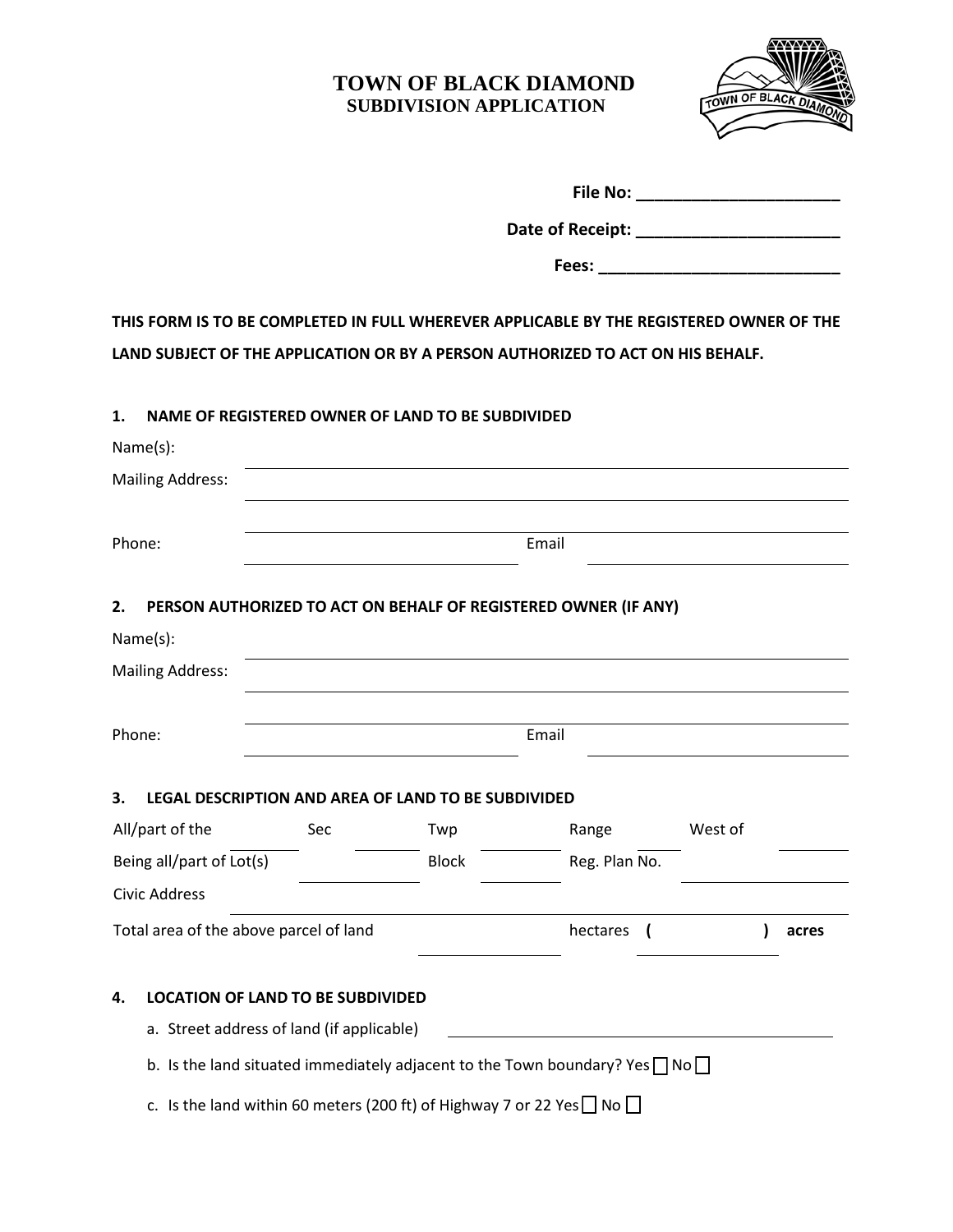

#### **5. EXISTING AND PROPOSED USE OF LAND TO BE SUBDIVIDED**

Describe:

- a. Existing use of land:
- b. Proposed use of the land:
- c. The existing designated (zoning) use of the land as described under the land use bylaw:

d. Proposed land use designation(s) zoning

### **6. PHYSICAL CHARACTERISTICS OF LAND TO BE SUBDIVIDED**

a. Describe the nature of the topography of the land (flat, rolling, steep, mixed)

b. Describe the nature of the vegetation and water on the land (brush, shrubs, tree stands, woodlots, etc., sloughs, creeks, etc.)

c. Describe the kind of soil on the land (sandy, loam, clay, etc.)

### **7. EXISTING BUILDINGS ON THE LAND PROPOSED TO BE SUBDIVIDED**

Describe the buildings, historical or otherwise, and any structures on the land and whether they are to be demolished or moved:

#### **8. LOT SIZES AND MUNICIPAL RESERVE ALLOCATION**

| a.                                                         | Number of lots being created:                  |  |                             |    |  |
|------------------------------------------------------------|------------------------------------------------|--|-----------------------------|----|--|
| b.                                                         | Size of lots being created:                    |  |                             |    |  |
| $\mathsf{C}$ .                                             | Disposition of Municipal Reserve: (i) Deferral |  | or (ii) Deferral to balance |    |  |
| or (iii) if dedicated, Area of Reserves and designation(s) |                                                |  |                             | or |  |
| (iv) if cash-in lieu, appraised market value               |                                                |  |                             |    |  |
|                                                            |                                                |  |                             |    |  |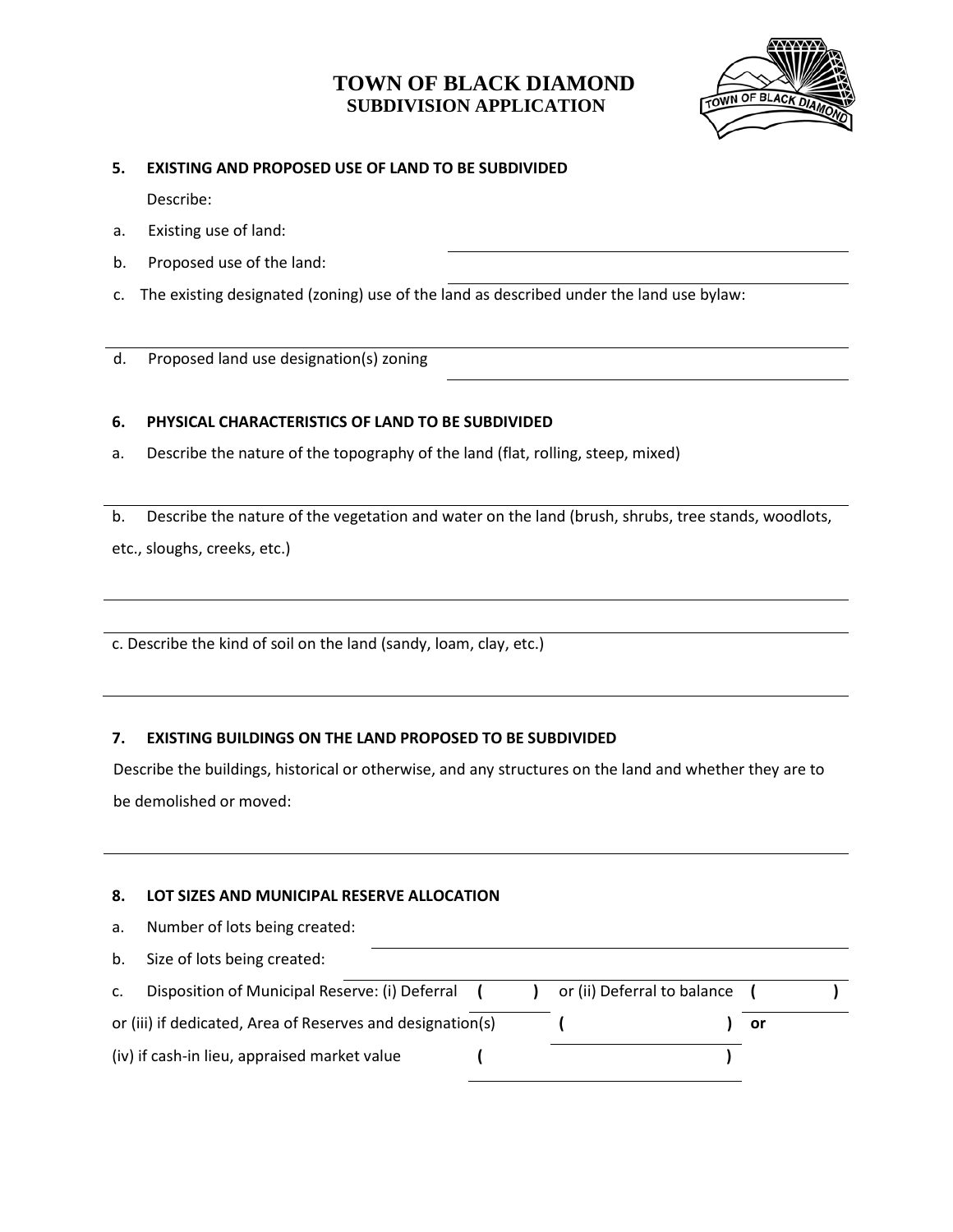

### **9. OTHER RELEVANT INFORMATION OR SKETCH PLAN ATTACHED?** Yes □ No □

#### **10. WATER AND SEWER SERVICES**

Describe the manner in which the lots will be connected to the Town water distribution system and wastewater collection system.

#### **11. CERTIFICATION**

I, hereby certify that:

(full name in block capitals)

 $\Box$  I am the registered owner,

 $\Box$ I am authorized to act on behalf of the registered owner,

and that the information given on this form is full and complete and is, to the best of my knowledge, a true statement of the facts relating to this application for subdivision approval.

Signed Date

#### **12. RIGHT OF ENTRY**

I hereby authorize the Designated Officers of the Town of Black Diamond to enter the subject land for the purpose of conducting a site inspection in connection with this application for subdivision approval. This right is granted pursuant to Section 653 of the Municipal Government Act.

Owner's/Agent's Signature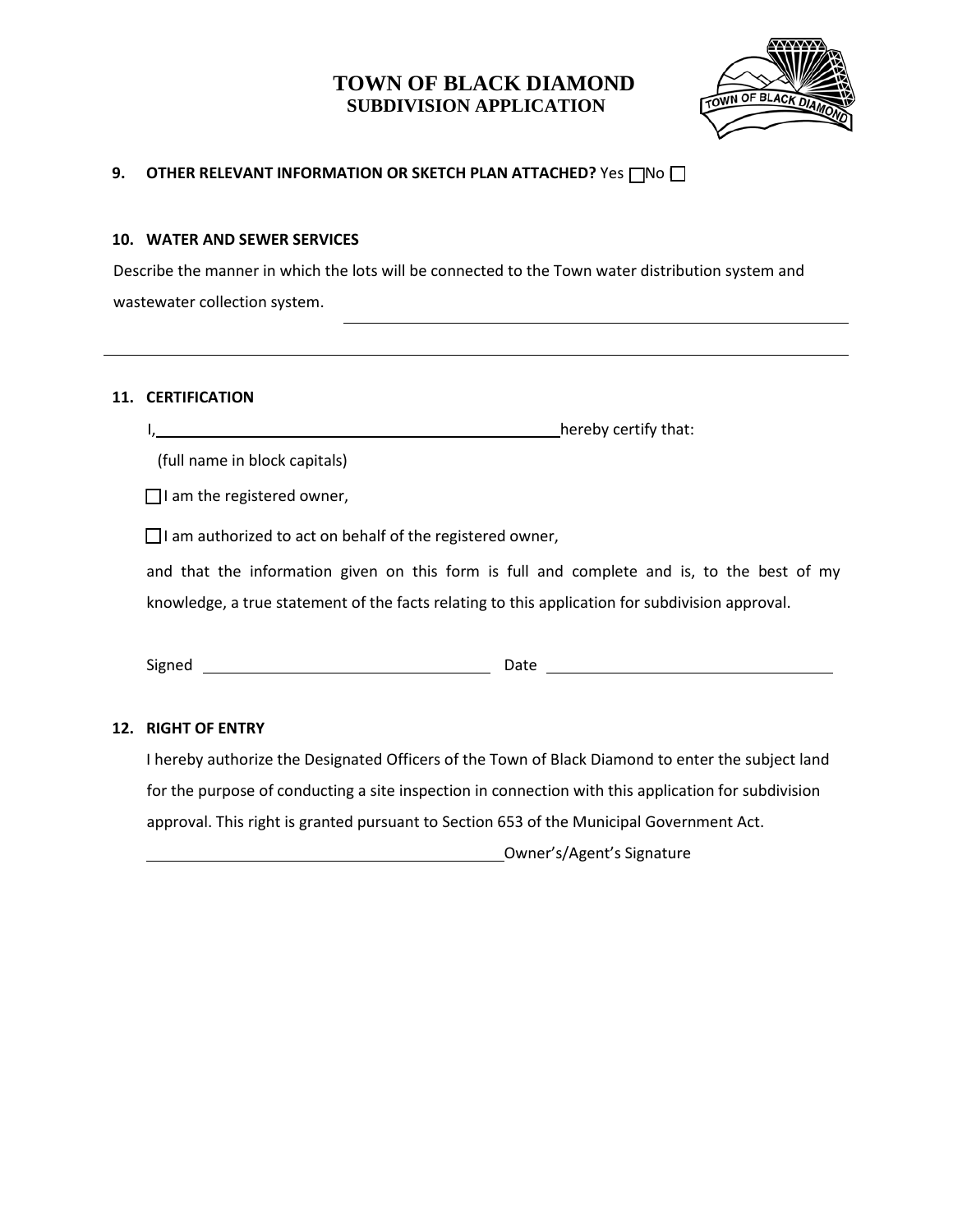

### **13. SUBDIVISION APPROVAL APPLICATION FEES**

Fees are payable by cash, debit or cheque made payable to the **Town of Black Diamond**

| THIS SECTION FOR OFFICIAL USE<br><b>DECISION</b>                                   |                          |  |  |  |
|------------------------------------------------------------------------------------|--------------------------|--|--|--|
| Date of Decision:                                                                  | <b>MPC Meeting Date:</b> |  |  |  |
| Approved with Conditions as contained within the Letter of Transmittal of Decision |                          |  |  |  |
| Valid:                                                                             | Expires:                 |  |  |  |
| Refused for the reasons contained within the Letter of Transmittal of Decision     |                          |  |  |  |
| <b>Designated Officer</b>                                                          |                          |  |  |  |